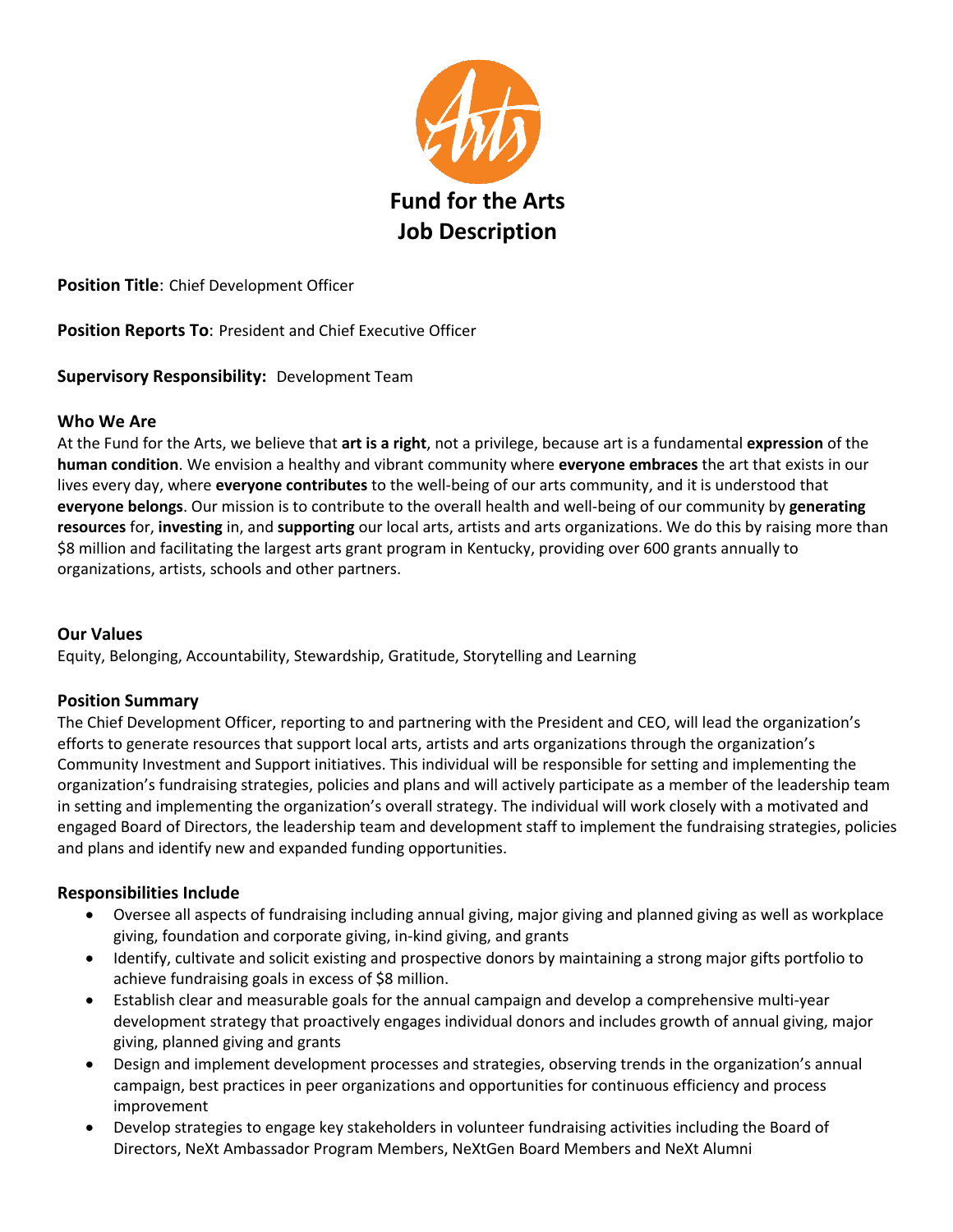- Lead the Development Team staff working in the areas of development operations, fundraising, donor relations, and grant writing
- Develop and lead donor stewardship and engagement plans to retain and grow existing donors in partnership with the Donor Relations Manager
- Work with the Director of Development Operations to establish a donor prospecting strategy to identify, research and cultivate donor prospects to grow the donor base and pursue new funding sources
- Establish performance measures, monitor results, and evaluate the efficacy of the fund development program
- Engage other members of the senior leadership team including Community Investment and Support to facilitate cross-department collaborations that ensures all fundraising policies and financial goals drive the organization's mission
- Maintain a working knowledge and awareness of arts and culture activities in the Greater Louisville community, overall development and fundraising trends, as well as trends and issues in relevant industries that affect business climate, culture and economic environment which could impact fund development
- Foster a culture of philanthropy and ensure that fund development is executed in keeping with the organization's vision, mission & values
- Act as staff liaison for Board Resource Development Committee
- Maintain accountability and ensure compliance with all regulations and laws, as well as the code of ethics for fundraising professionals.
- Other responsibilities and duties as assigned and needed

## **Competencies and Skills**

- Self-starter with an entrepreneurial mindset
- Tolerance for ambiguity in a growth-oriented environment
- Collaborative and flexible style, with a strong service mentality
- A team player who is committed to lifelong learning
- A hands-on leader with integrity and a desire to work in a dynamic, vision-driven environment
- Mature and proactive, with evidence of having worked as a true business partner to a chief executive
- Personal qualities of integrity, credibility and commitment to Fund's vision, mission and values
- Commitment to **Equity**, **Belonging**, **Accountability**, **Stewardship**, **Gratitude**, **Storytelling** and **Learning**. The Chief Development Officer must understand and apply the values of the organization in everything they do

## **Requirements**

- Knowledgeable leader with 5-10 years' fundraising experience with demonstrated success in annual, major, and planned giving fundraising required; management experience preferred
- Bachelor's degree required; advanced degree or certification preferred
- Experience in working with nonprofit boards and committees is a must

**Benefits:** Fulltime Equivalent, Salary Range \$100,000 to \$140,000 (depending upon qualifications and experience), health, dental, vision, short-term disability and life insurance. 401(k) upon meeting eligibility requirements. Vacation and holiday pay. Employer paid parking.

*Fund for the Arts is an equal opportunity employer committed to equity and belonging in the workplace and does not discriminate against any employee or job applicant because of race, color, religion, national origin, sex, physical or mental disability.*

## *To apply, send a cover letter and resume to humanresources@fundforthearts.org*